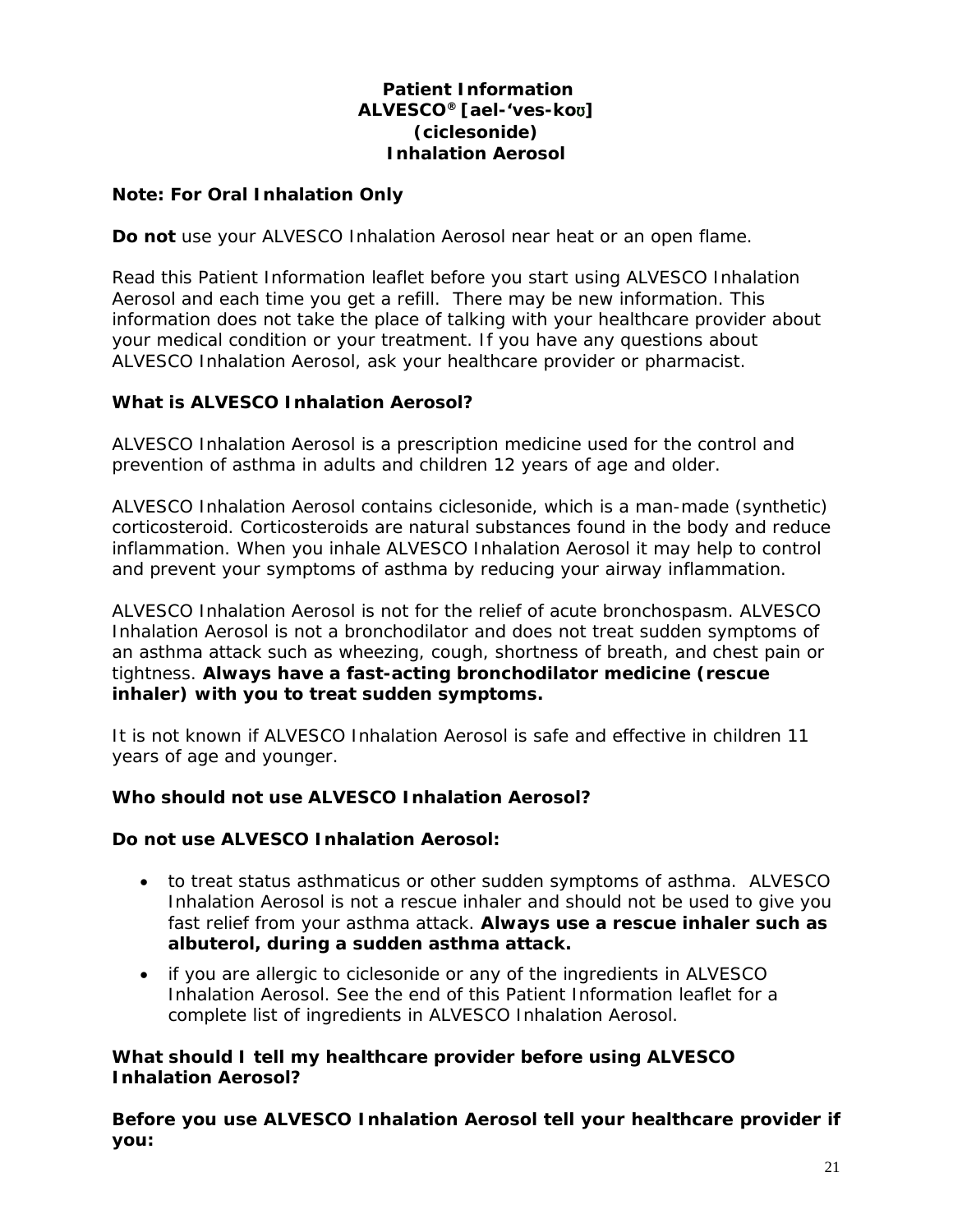- have or have had eye problems such as increased ocular pressure, glaucoma, or cataracts.
- have any infections including tuberculosis or ocular herpes simplex.
- have not had or been vaccinated for chicken pox or measles.
- are pregnant or plan to become pregnant. It is not known if ALVESCO Inhalation Aerosol will harm your unborn baby. Talk to your healthcare provider if you are pregnant or plan to become pregnant.
- are breastfeeding or plan to breastfeed. It is not known if ALVESCO Inhalation Aerosol passes into your breast milk. Talk to your healthcare provider about the best way to feed your baby if you are using ALVESCO Inhalation Aerosol.

**Tell your healthcare provider about all the medicines you take**, including prescription and non-prescription medicines, vitamins and herbal supplements.

Know the medicines you take. Keep a list of them to show your healthcare provider and pharmacist when you get a new medicine.

# **How should I use ALVESCO Inhalation Aerosol?**

- Read the Instructions for Use at the end of this leaflet for specific information about the right way to use ALVESCO Inhalation Aerosol.
- Use ALVESCO Inhalation Aerosol exactly as your healthcare provider tells you to use it. Do not take more of your medicine, or take it more often than your healthcare provider tells you.
- You must use ALVESCO Inhalation Aerosol regularly. It may take 4 weeks or longer after you start using ALVESCO Inhalation Aerosol for your asthma symptoms to get better. **Do not stop using ALVESCO Inhalation Aerosol even if you are feeling better, unless your healthcare provider tells you to.**
- If your symptoms do not improve or get worse, call your healthcare provider.
- Your healthcare provider may prescribe a rescue inhaler for emergency relief of sudden asthma attacks. Call your healthcare provider if you have:
	- an asthma attack that does not respond to your rescue inhaler **or**
	- you need more of your rescue inhaler than usual.
- If you use another inhaled medicine, ask your healthcare provider for instructions on how to use it while you use ALVESCO Inhalation Aerosol.

# **What are the possible side effects of ALVESCO Inhalation Aerosol?**

# **ALVESCO Inhalation Aerosol may cause serious side effects, including:**

• **Thrush (Candida), a fungal infection of your nose, mouth, or throat.**  Tell your healthcare provider if you have discomfort or pain in your throat, have hoarseness in your voice or have any redness or white colored patches in your mouth or throat. Rinse your mouth after you use your ALVESCO Inhalation Aerosol.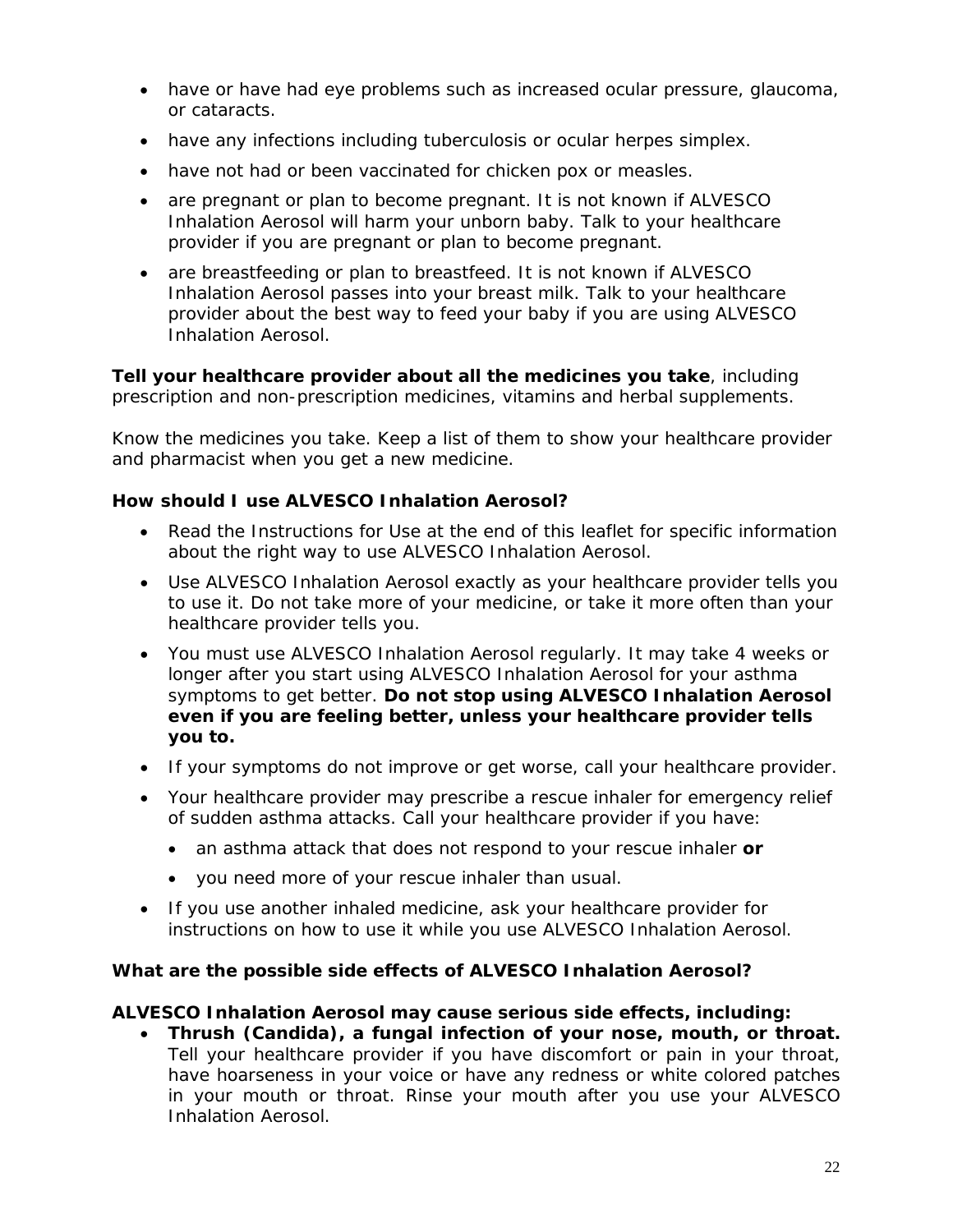- **Immune system problems that may increase your risk of infections.**  You are more likely to get infections if you take medicines that may weaken your body's ability to fight infections. Avoid contact with people who have contagious diseases such as chicken pox or measles while you use ALVESCO Inhalation Aerosol. Symptoms of an infection may include:
	- fever
	- pain
	- aches
	- chills
	- feeling tired
	- nausea
	- vomiting
- **Adrenal insufficiency.** Adrenal insufficiency is a condition in which the adrenal glands do not make enough steroid hormones. Your healthcare provider will follow you closely if you take steroids by mouth and are having them decreased (tapered) or you are being switched to ALVESCO Inhalation Aerosol. People have died while steroids are being decreased and when people have been switched from steroids by mouth to inhaled steroids like ALVESCO. If you are under stress, such as with surgery, after surgery or trauma, you may need steroids by mouth again.

Call your healthcare provider right away if you have the following symptoms of adrenal insufficiency:

- tiredness
- weakness
- dizziness
- nausea that does not go away
- vomiting that does not go away
- **Decreased bone mass (bone mineral density).** People who use inhaled steroid medicines for a long time may have an increased risk of decreased bone mass which can affect bone strength. Talk to your healthcare provider about any concerns you may have about bone health.
- **Slowed or delayed growth in children.** A child's growth should be checked regularly while using ALVESCO Inhalation Aerosol.
- **Eye problems such as glaucoma and cataracts.** If you have a history of glaucoma or cataracts or have a family history of eye problems, you should have regular eye exams while you use ALVESCO Inhalation Aerosol.
- **Increased wheezing (bronchospasm)** can happen right away after using ALVESCO Inhalation Aerosol. **Stop using ALVESCO Inhalation Aerosol and use an inhaled fast-acting bronchodilator (rescue inhaler) right away.**

Tell your healthcare provider right away so that a new medicine can be prescribed to control your asthma.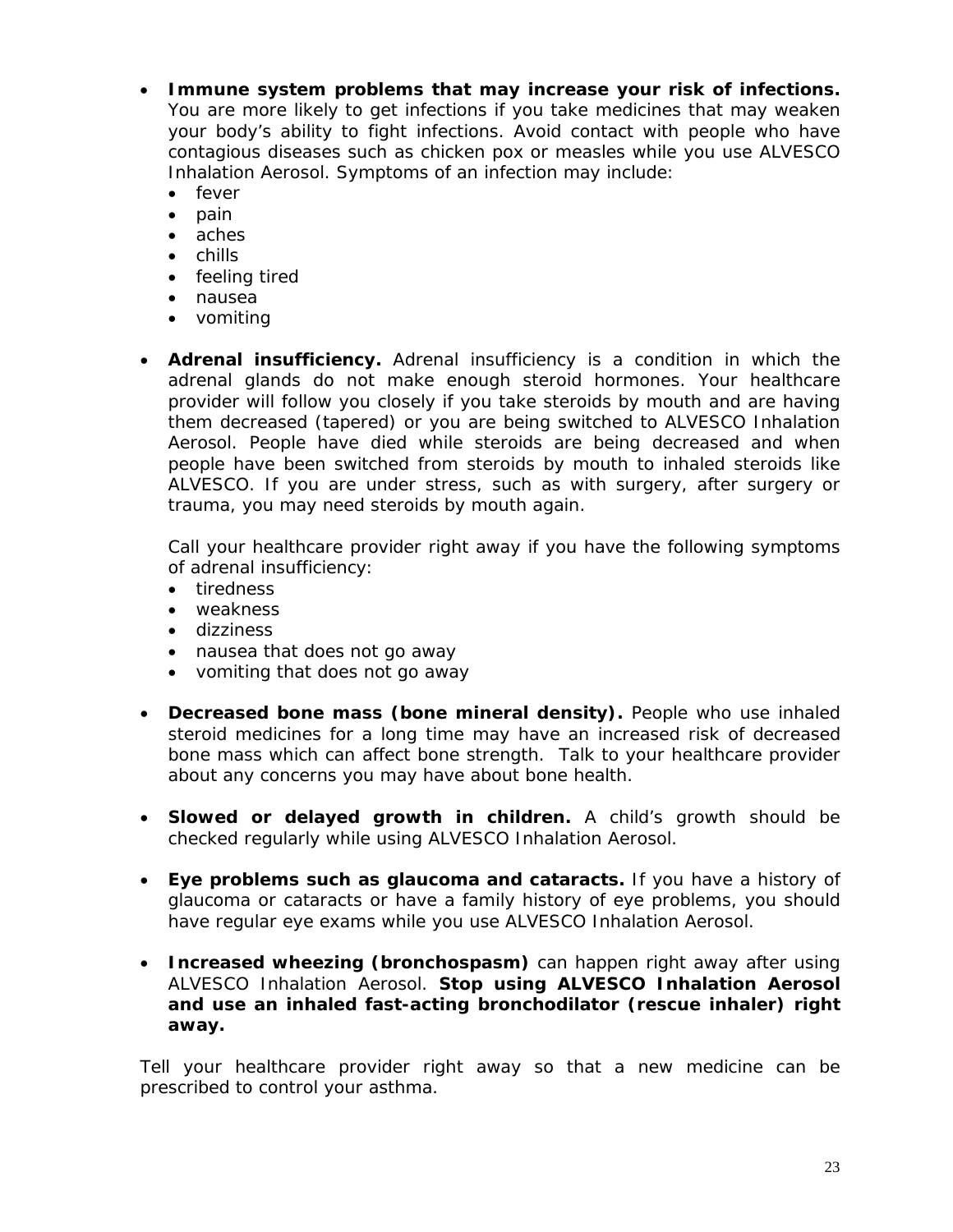The most common side effects with ALVESCO Inhalation Aerosol include:

- headache
- swelling of nose and throat (nasopharyngitis)
- swelling of the sinuses (sinusitis)
- throat pain
- upper respiratory infection
- joint pain (arthralgia)
- nasal congestion
- pain in arms, legs, and back

Tell your healthcare provider about any side effect that bothers you or that does not go away.

These are not all of the possible side effects with ALVESCO Inhalation Aerosol. For more information, ask your healthcare provider or pharmacist.

### **Call your healthcare provider for medical advice about side effects. You may report side effects to FDA at 1-800-FDA-1088.**

### **How should I store ALVESCO Inhalation Aerosol?**

- Store ALVESCO Inhalation Aerosol at room temperature between 59°F to 86°F (15°C to 30°C)
- **Do not** puncture the ALVESCO Inhalation Aerosol canister
- **Do not** store the ALVESCO Inhalation Aerosol canister near heat or a flame. Temperatures above 120 $\textdegree$ F (49 $\textdegree$ C) may cause the canister to burst.
- **Do not** throw the ALVESCO Inhalation Aerosol canister into a fire or an incinerator.
- Safely throw away medicine that is out of date or no longer needed.
- Keep ALVESCO Inhalation Aerosol clean and dry at all times.

# **Keep ALVESCO Inhalation Aerosol and all medicines out of reach of children.**

### **General Information About the Safe and Effective use of ALVESCO Inhalation Aerosol**

Medicines are sometimes prescribed for purposes other than those listed in a Patient Information leaflet. Do not use ALVESCO Inhalation Aerosol for a condition for which it is not prescribed. Do not give ALVESCO Inhalation Aerosol to other people, even if they have the same symptoms that you have. It may harm them.

This Patient Information summarizes the most important information about ALVESCO Inhalation Aerosol. If you would like more information, talk with your healthcare provider. You can ask your pharmacist or healthcare provider for information about ALVESCO Inhalation Aerosol that is written for health professionals.